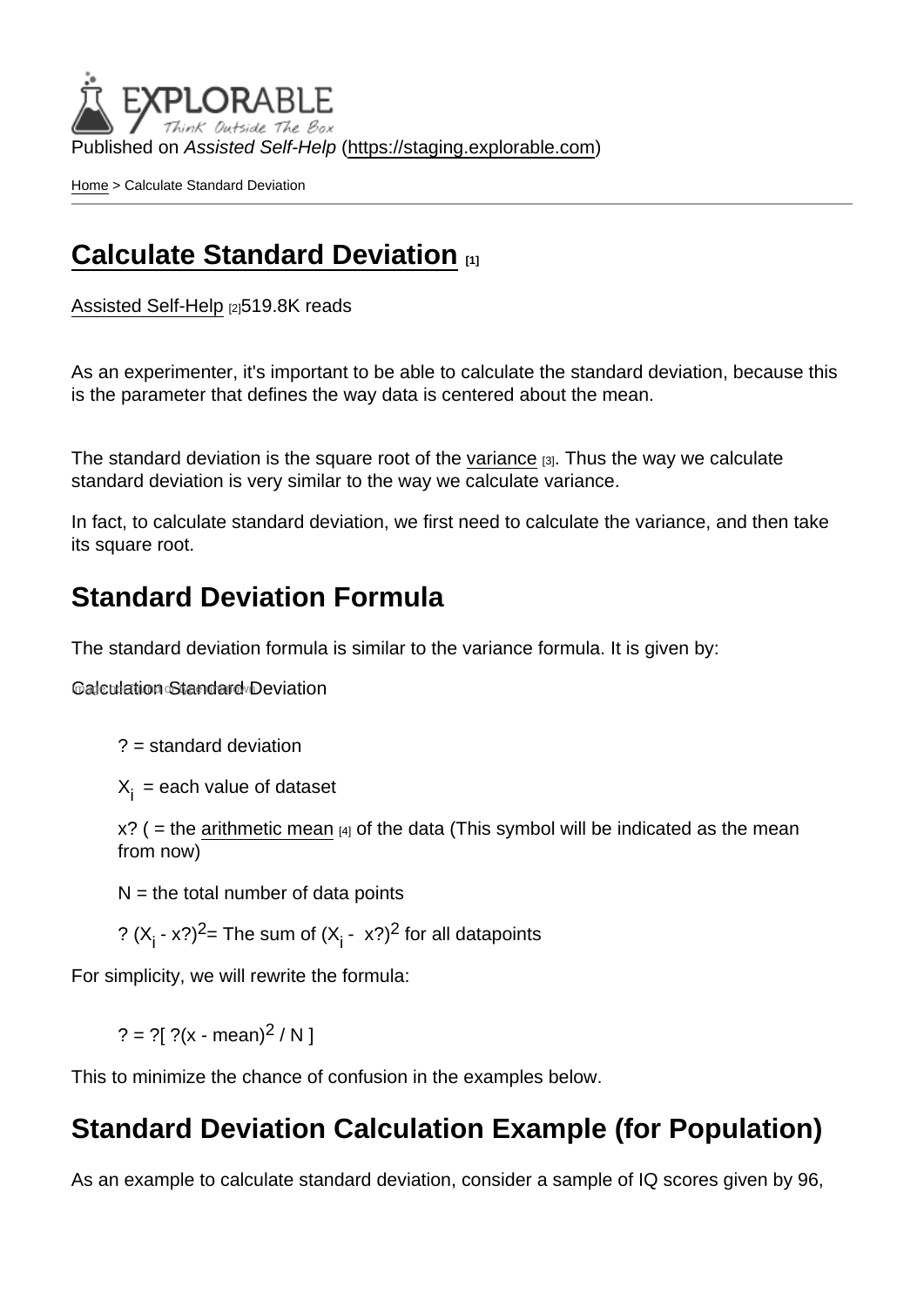104, 126, 134 and 140.

[Try it yourself](https://explorable.com/survey/calculate-standard-deviation) [5]

Write out the formula.

? = ? $[ ?(x - x?)^2/N ]$ 

How many numbers are there (N)?

There are five numbers.

? = ? $( x - x^2 )^2 / 5 1$ 

What is the mean?

The mean of this data is  $(96 + 104 + 126 + 134 + 140) / 5 = 120$ .

? = ? $[ ?(x - 120)^2 / 5 ]$ 

What are the respective deviations from the mean?

The deviation from the mean is given by  $96 -120 = -24$ ;  $104 - 120 = -16$ ;  $126 - 120 = 6$ ;  $134 120 = 14$  and  $140 - 120 = 20$ .

? = ?[ ((-24)2+(-16)2+(6)2+(14)2+(20)2) / 5 ] ? = ?[ ((96 - 120)2+(104 - 120)2+(126 - 120)2+(134 - 120)2+(140 - 120)2) / 5 ]

Square and sum the deviations:

The sum of their squares is given by  $(-24)^2 + (-16)^2 + (6)^2 + (14)^2 + (20)^2 = 1464$ .

 $? = ?$ [ (576 + 256 + 36 + 196 + 400) / 5 ]

$$
? = ?[(1464)/5]
$$

? = ? $[((-24)x(-24)+(-16)x(-16)+(6)x(6)+(14)x(14)+(20)x(20))/5]$ 

Divide by the number of scores (minus one if it is a sample, not a population):

The mean of this value is given by  $1464 / 5 = 292.8$ . The number in between the brackets is the [variance](https://staging.explorable.com/statistical-variance)  $[3]$  of the data.

 $? = ?[292.8]$ 

Square root the total:

To calculate standard deviation, we take the square root ?(292.8) = 17.11.

 $? = 17.11$ 

We can now see that the sample standard deviation is larger than the standard deviation for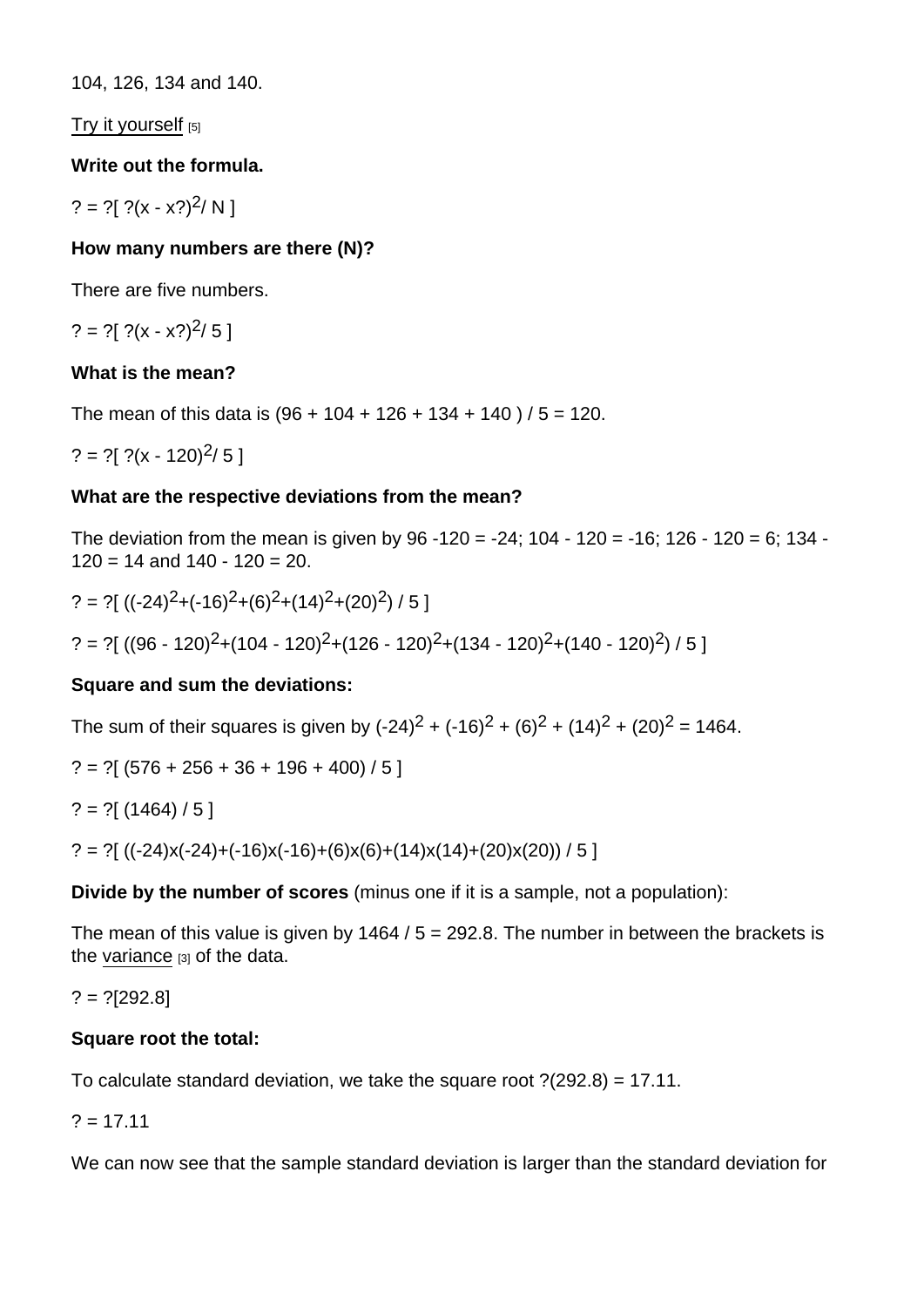the data.

# Interpretation of Data

Calculation of standard deviation is important in correctly interpreting the data. For example, in physical sciences, a lower [standard deviation](https://staging.explorable.com/measurement-of-uncertainty-standard-deviation)  $_{[6]}$  for the same measurement implies higher precision for the experiment.

Also, when the mean needs to be interpreted, it is important to quote the standard deviation too. For example, the mean weather over a day in two cities might be 24C. However, if the standard deviation is very large, it may mean extremes of temperature - very hot during the day and very cold during the nights (such as in a desert. On the other hand, if the standard deviation is small, it means a fairly uniform temperature throughout the day (such as in a coastal region).

## Standard Deviation for Samples

Just as in the case of variance, we define a sample standard deviation when we are dealing with samples rather than populations. This is given by a slightly modified equation:

Calculation Standard Deviation For Samples

Image not found or type unknown

where the denominator is N - 1 instead of N in the previous case. This correction is required to get an unbiased estimator for the standard deviation.

#### Example of Standard Deviation of Samples

This follows the same calculation as the example above, for standard deviation for population, with one exception: The division should be "N - 1" not "N".

? = ?[ ?(x - mean)<sup>2</sup> / (N - 1) ]

Then it follows the same example as above, except that there is a 4 where there was a 5.

Write the formula.

? = ? $($  ? $(x - mean)^2 / (N - 1)$  ]

How many numbers are there (N)?

There are five numbers.

? = ?[ ?(x-mean)<sup>2</sup> / (5-1) ]

? = ?[ ?(x-mean)<sup>2</sup> / 4 ]

What is the mean?